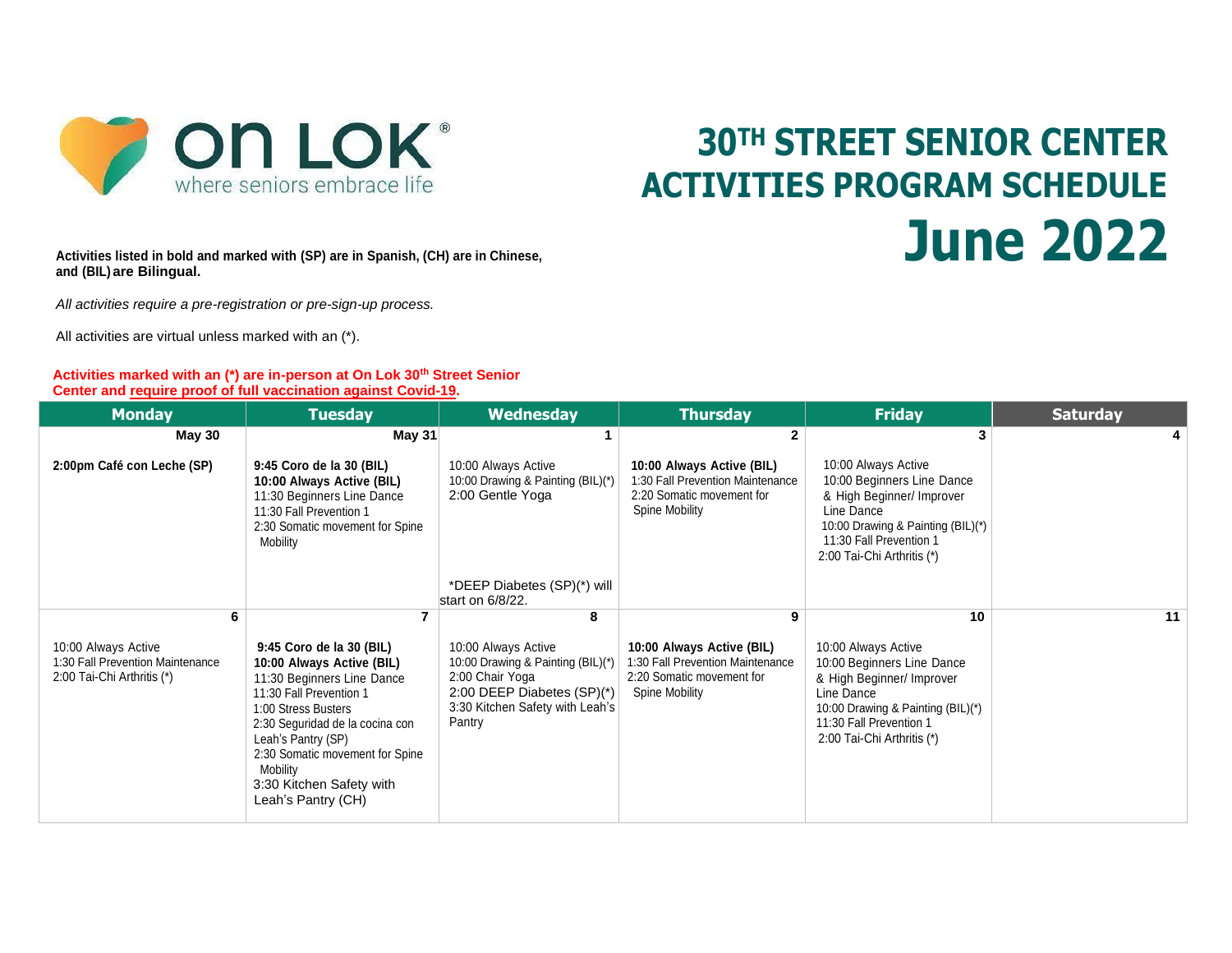| <b>Monday</b>                                                                               | <b>Tuesday</b>                                                                                                                                                 | Wednesday                                                                                                        | <b>Thursday</b>                                                                                                                                  | Friday                                                                                                                                                                                           | <b>Saturday</b>                   |
|---------------------------------------------------------------------------------------------|----------------------------------------------------------------------------------------------------------------------------------------------------------------|------------------------------------------------------------------------------------------------------------------|--------------------------------------------------------------------------------------------------------------------------------------------------|--------------------------------------------------------------------------------------------------------------------------------------------------------------------------------------------------|-----------------------------------|
| 13<br>10:00 Always Active<br>1:30 Fall Prevention Maintenance<br>2:00 Tai-Chi Arthritis (*) | 14<br>10:00 Always Active (BIL)<br>10:00 Body Dynamics<br>11:30 Beginners Line Dance<br>11:30 Fall Prevention 1<br>2:30 Somatic movement for<br>Spine Mobility | 15<br>10:00 Always Active<br>10:00 Drawing & Painting (BIL)(*)<br>2:00 Gentle Yoga<br>2:00 DEEP Diabetes (SP)(*) | 16<br>10:00 Always Active (BIL)<br>10:00 Body Dynamics<br>1:30 Fall Prevention Maintenance<br>2:20 Somatic movement for<br><b>Spine Mobility</b> | 17<br>10:00 Always Active<br>10:00 Beginners Line Dance<br>& High Beginner/ Improver<br>Line Dance<br>10:00 Drawing & Painting (BIL)(*)<br>11:30 Fall Prevention 1<br>2:00 Tai-Chi Arthritis (*) | 18<br>10:00 Body Dynamics (*)     |
| 20<br>2:00pm Café con Leche (SP)<br>3:15pm Conversation Circle                              | 21<br>10:00 Always Active (BIL)<br>10:00 Body Dynamics<br>11:30 Beginners Line Dance<br>1:00 Stress Busters<br>2:30 Somatic movement for<br>Spine Mobility     | 22<br>10:00 Always Active<br>10:00 Drawing & Painting (BIL)(*)<br>2:00 Chair Yoga<br>2:00 DEEP Diabetes (SP)(*)  | 23<br>10:00 Always Active (BIL)<br>10:00 Body Dynamics<br>1:30 Fall Prevention Maintenance<br>2:20 Somatic movement for<br>Spine Mobility        | 24<br>10:00 Always Active<br>10:00 Beginners Line Dance<br>& High Beginner/ Improver<br>Line Dance<br>10:00 Drawing & Painting (BIL)(*)<br>11:30 Fall Prevention 1<br>2:00 Tai-Chi Arthritis (*) | 25<br>10:00 Body Dynamics (*)     |
| 27<br>10:00 Always Active<br>1:30 Fall Prevention Maintenance<br>2:00 Tai-Chi Arthritis (*) | 28<br>10:00 Always Active (BIL)<br>10:00 Body Dynamics<br>11:30 Fall Prevention 1<br>11:30 Senior Council (BIL)<br>2:30 Somatic movement for<br>Spine Mobility | 29<br>10:00 Always Active<br>10:00 Drawing & Painting (BIL)(*)<br>2:00 Gentle Yoga<br>2:00 DEEP Diabetes (SP)(*) | 30<br>10:00 Always Active (BIL)<br>10:00 Body Dynamics<br>1:30 Fall Prevention Maintenance                                                       | July 1<br>10:00 Always Active<br>10:00 Beginners Line Dance<br>& High Beginner/ Improver Line<br>Dance<br>11:30 Fall Prevention 1                                                                | July 2<br>10:00 Body Dynamics (*) |